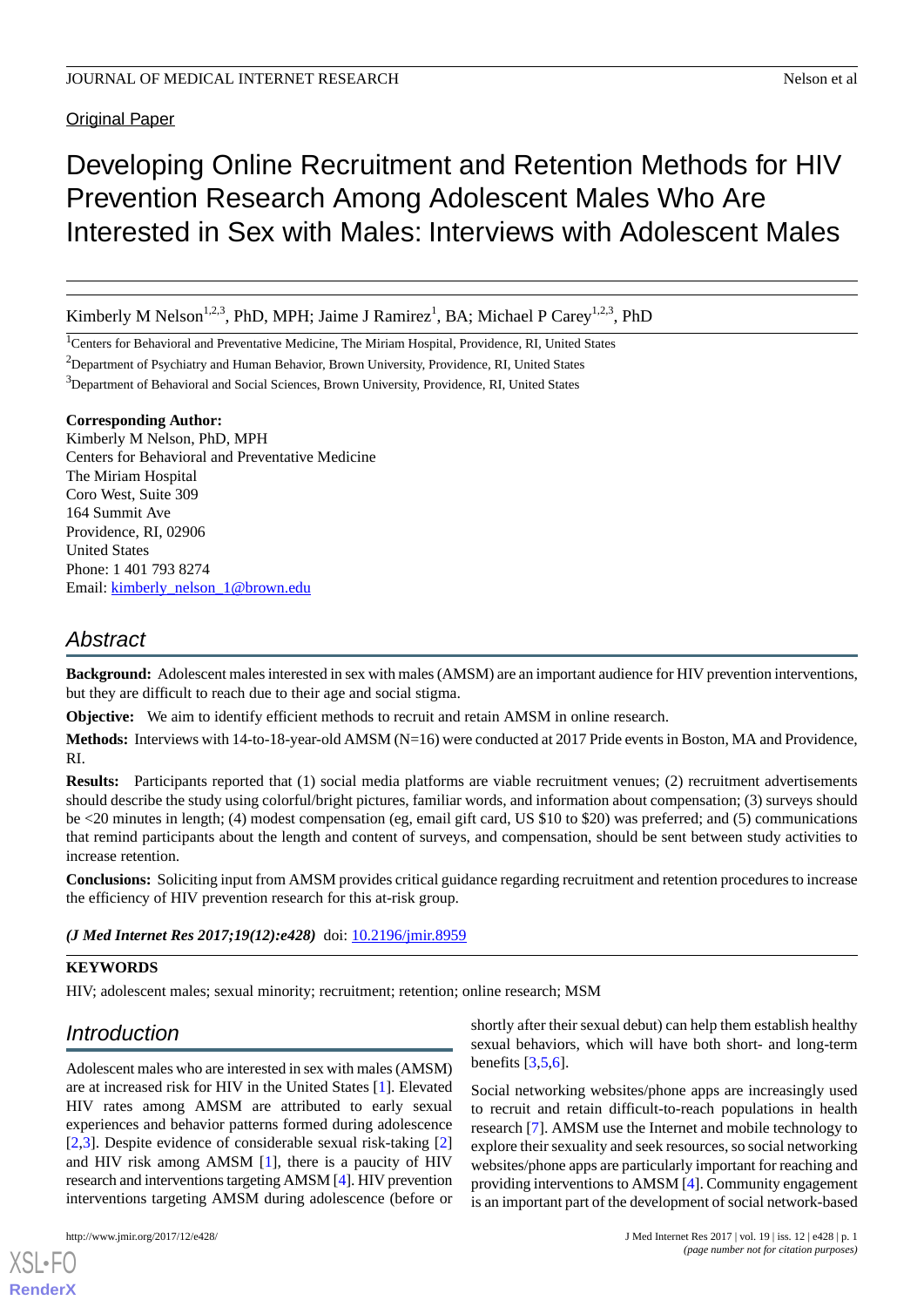#### JOURNAL OF MEDICAL INTERNET RESEARCH Nelson et al. Nelson et al.

recruitment/retention strategies for online sexual health and HIV prevention interventions [[8\]](#page-4-7), and has been successfully used with adult men who have sex with men (MSM) and youth [[9](#page-4-8)[,10](#page-4-9)]. Although two online HIV intervention studies have successfully recruited and retained samples that include MSM <18 years old [[11,](#page-4-10)[12](#page-4-11)], only one study focused exclusively on AMSM (aged 14-18 years) [\[13](#page-4-12)]. We were unable to find any studies that inquired with AMSM themselves about optimal online recruitment and retention methods. The current study sought to fill this gap; specifically, interviews were conducted with 14-to-18-year-old AMSM to understand acceptable ways to recruit and retain them in online HIV prevention research. By having AMSM inform these techniques, researchers will be better prepared to successfully conduct online HIV prevention research and develop online interventions to address HIV disparities among AMSM.

#### **Methods**

A convenience sample of AMSM (N=16) were interviewed during 2017 Boston and Rhode Island Pride events. Potential participants were approached by study staff who briefly described the study and established eligibility. Eligibility criteria included: (1) being 14-to-18 years old; (2) being cis-male; and (3) identifying as gay/bisexual, reporting sexual attraction to male partners, or reporting voluntary sexual contact with a male partner in the past year. Youth provided verbal assent or consent, depending on their age, and completed a capacity to consent assessment. A waiver of guardian permission was obtained.

Forty-four individuals agreed to be screened; of those, 16 (16/44, 36%) were eligible, and of those all (16/16, 100%) agreed to participate. Of the 28 individuals who were ineligible, the most common reasons for ineligibility were not identifying as cis-male (15/28, 54%) and being over 18 years of age (12/28, 43%). Interviews took approximately 20 minutes to complete. Answers were recorded on smartphones using REDCap [\[14](#page-4-13)] and data were coded in real-time by the interviewers. The interview was programed with a list of potential answers for each question, as well as an open-ended response option to capture responses that fell outside the listed options. For open-ended responses, a framework matrix analysis was conducted after data collection was complete [\[15](#page-4-14),[16\]](#page-4-15).

Participants were informed as a part of the assent/consent process that the questions they were being asked were part of a larger online sexual health study. Specifically, they were told, "the larger study is designed to determine if an online-delivered sexual health education program might help young men like you stay healthy and avoid sexually transmitted diseases." For

recruitment, participants were asked which social media websites/phone apps they used, the one they used most frequently, and which ones would be good to advertise on. Respondents were asked about the features that would be important to include in online advertisements and, of those features, which would be the most important to include. For retention, participants were asked about the longest online survey they would be willing to complete, ways to increase retention in a longitudinal online study, preferred forms of compensation, and their preferred compensation amount for a 30-minute online survey. All procedures were approved by The Miriam Hospital Institutional Review Board. Participants received US \$5 for the interview.

## *Results*

The average age of the sample was 16 years (standard deviation=2). Eight participants (8/16, 50%) identified as a racial/ethnic minority, 11 participants (11/16, 69%) were gay-identified, and 12 participants (12/16, 75%) reported being sexually active with a male partner in the last year.

For recruitment ([Table 1](#page-2-0)), the majority of respondents used Facebook (15/16, 94%), YouTube (14/16, 88%), Instagram (13/16, 81%), and Snapchat (13/16, 81%). The most frequently used websites/phone apps were Facebook (5/16, 31%) and Snapchat (5/16, 31%). The majority of participants said Instagram (12/16, 75%), Snapchat (11/16, 69%), and Facebook (10/16, 63%) would be the best websites/phone apps to advertise on. Participants reported that it was important for online advertisements to include a brief description of the study with short phrases and bullet points (10/16, 63%), colorful and bright pictures (9/16, 56%), information about compensation (9/16, 56%), and familiar/comfortable words (8/16, 50%). Among these options, colorful and bright pictures (4/16, 25%) and a short description (3/16, 19%) were identified as most important.

For retention ([Table 2\)](#page-3-0), the majority of respondents (9/16, 56%) would complete a 10-to-20-minute survey. Information about compensation (11/16, 69%), the length of surveys (10/16, 63%), and what kinds of questions would be asked (10/16, 63%) were identified as important information to provide. The majority of respondents said that sending reminders between study activities (15/16, 94%) and providing compensation (12/16, 75%) would increase retention. Participants preferred an email gift card (11/16, 69%) as compensation. More than half of the participants (9/16, 56%) said that US \$10-\$20 is fair compensation for a 30-minute online survey.

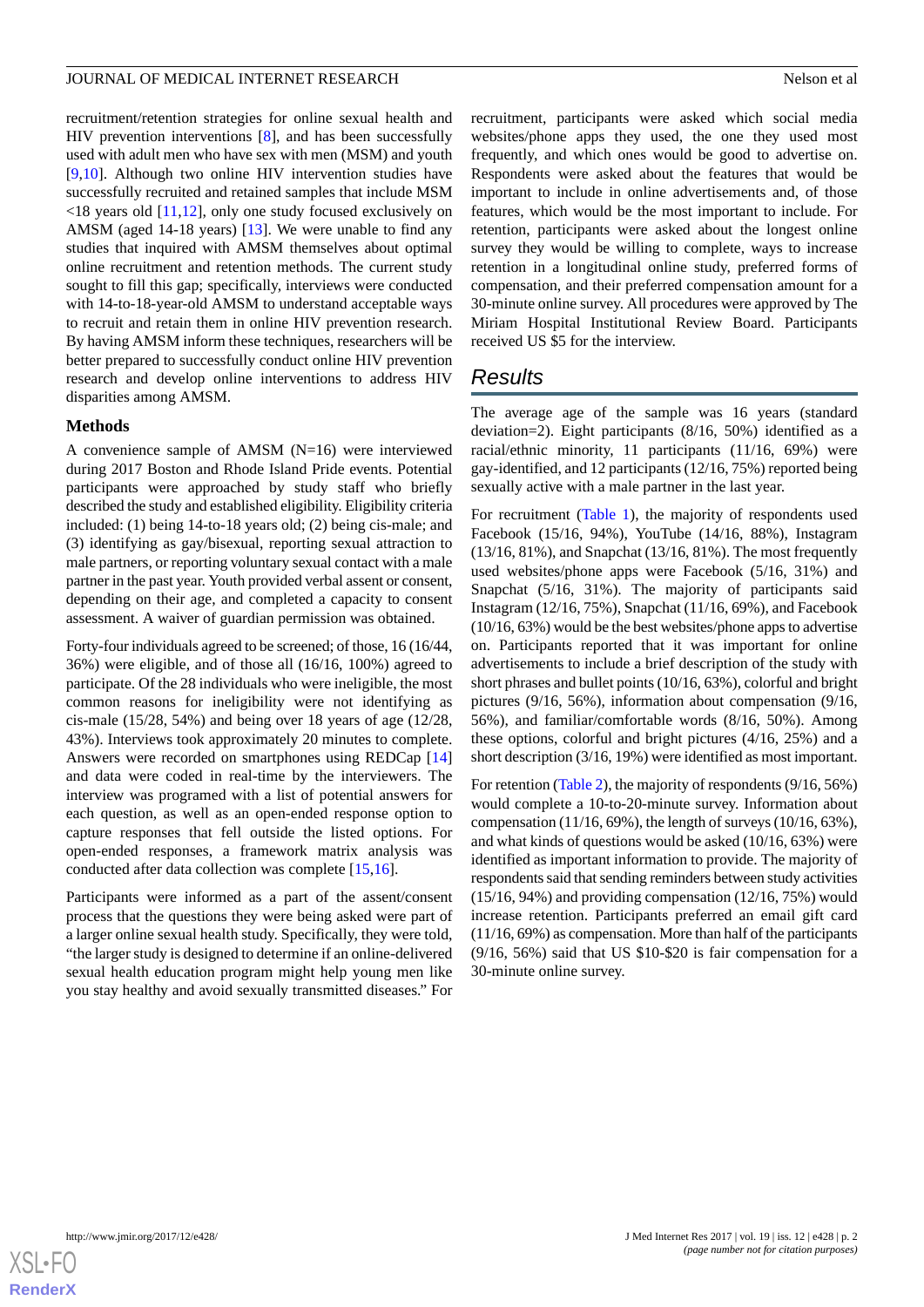## JOURNAL OF MEDICAL INTERNET RESEARCH

| Nelson et al |  |  |
|--------------|--|--|
|              |  |  |

<span id="page-2-0"></span>Table 1. Website use and online recruitment strategies identified by AMSM (N=16).

| Website use and recruitment strategies                   | Total, n (%) |  |
|----------------------------------------------------------|--------------|--|
| Websites used by AMSM                                    |              |  |
| Facebook                                                 | 15 (94)      |  |
| YouTube                                                  | 14 (88)      |  |
| Instagram                                                | 13 (81)      |  |
| Snapchat                                                 | 13(81)       |  |
| Twitter                                                  | 4(25)        |  |
| Tumblr                                                   | 7(44)        |  |
| Pinterest                                                | 3(19)        |  |
| Google+                                                  | 1(6)         |  |
| Best websites for advertising/recruiting AMSM            |              |  |
| Instagram                                                | 12(75)       |  |
| Snapchat                                                 | 11(69)       |  |
| Facebook                                                 | 10(63)       |  |
| Twitter                                                  | 6(38)        |  |
| YouTube                                                  | 5(31)        |  |
| Tumblr                                                   | 5(31)        |  |
| Pinterest                                                | 1(6)         |  |
| Vine                                                     | 1(6)         |  |
| Style and content features for online advertisements     |              |  |
| A brief description with short phrases and bullet points | 10(63)       |  |
| Colorful and bright pictures                             | 9(56)        |  |
| How they will be compensated                             | 9(56)        |  |
| Familiar and comfortable words                           | 8(50)        |  |
| If parent/guardian permission is required or not         | 6(38)        |  |
| A detailed description of the study                      | 4(25)        |  |
| How long the study will take                             | 3(19)        |  |

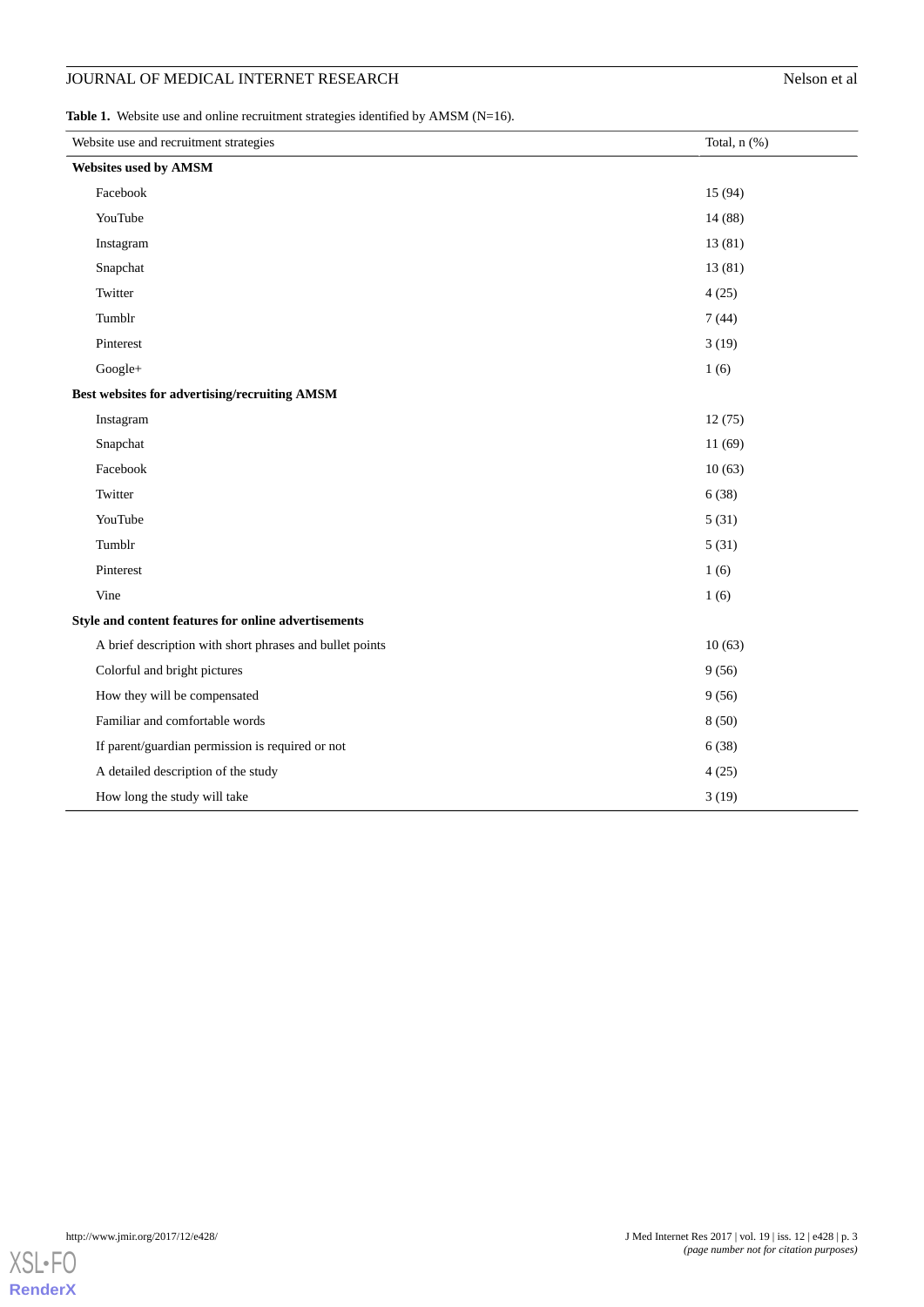#### JOURNAL OF MEDICAL INTERNET RESEARCH NELSON CONTROL INTERNET RESEARCH

<span id="page-3-0"></span>**Table 2.** Retention strategies identified by AMSM (N=16).

| <b>Retention strategies</b>                                                         | Total, $n$ $(\%)$ |  |
|-------------------------------------------------------------------------------------|-------------------|--|
| Longest online survey willing to fill out                                           |                   |  |
| 5-10 minutes                                                                        | 6(38)             |  |
| 10-20 minutes                                                                       | 9(56)             |  |
| $>20$ minutes                                                                       | 1(6)              |  |
| Information to include in study materials to increase retention                     |                   |  |
| How participants will be compensated                                                | 11(69)            |  |
| Length of the survey                                                                | 10(63)            |  |
| Content (ie, what will be asked)                                                    | 10(63)            |  |
| Importance of the questions                                                         | 5(31)             |  |
| Confidentiality assurances                                                          | 1(6)              |  |
| Ways to increase retention in longitudinal online studies                           |                   |  |
| Send reminders between study activities (eg, phone calls, text messages, or emails) | 15(94)            |  |
| Provide compensation                                                                | 12(75)            |  |
| Increase compensation value in increments for each activity completed               | 1(6)              |  |
| Preferred forms of compensation                                                     |                   |  |
| Email gift card                                                                     | 11(69)            |  |
| Check in mail                                                                       | 5(31)             |  |
| Cash in mail                                                                        | 2(13)             |  |
| Preferred compensation amount for a 30-minute online survey (US \$)                 |                   |  |
| \$10-\$20                                                                           | 9(56)             |  |
| \$20-\$30                                                                           | 7(44)             |  |
| $$30+$                                                                              | 0(0)              |  |

## *Discussion*

Facebook advertisements have been the predominant way that online HIV intervention studies have recruited AMSM [\[11](#page-4-10)-[13\]](#page-4-12). In addition to Facebook, our results indicate that other social media platforms may also be useful. Specifically, most AMSM in our sample report using multiple social networking websites/phone apps. An assessment of the Facebook advertisements used in the intervention study targeting 14-to-18-year-old AMSM found that having images that are salient to AMSM improved recruitment rates [\[17](#page-4-16)]. Similarly, our participants indicated that advertisements including bright and colorful images and words that are familiar to AMSM would be important. Our participants also felt that advertisements should include a brief description of the study with short phrases, bullet points, and information about compensation.

Previous online studies have used varying levels of monetary compensation (US \$10-\$35 per activity) and emailed gift cards to compensate their participants and increase retention [\[11](#page-4-10)-[13\]](#page-4-12). Our results corroborate the value of compensation to increase retention, this range of dollar amounts (depending on the length

of the study activity), and the use of emailed gift cards. Although previous studies did not indicate other retention-specific procedures, our participants suggested that sending study reminders between study activities may be an additional way to increase retention. Furthermore, AMSM in our study indicated that informing them about how they will be compensated, the length of the surveys, and what they will be asked could also increase retention. Lastly, participants felt that online assessments should be brief.

A limitation of our study is the small sample size. Nonetheless, these results can inform recruitment and retention procedures in online HIV prevention research targeting AMSM. Additional research testing the suggested recruitment and retention procedures is warranted. Furthermore, as the technological landscape quickly shifts, and because adolescents are early adopters of new technology, it is important to continuously assess the current technologies that youth are using. Ultimately, designing recruitment and retention procedures with the input of the target audience (ie, AMSM) will increase the efficiency, reach, validity, and scientific yield of HIV prevention research. This yield, in turn, can facilitate the development of online HIV prevention interventions for this at-risk group.

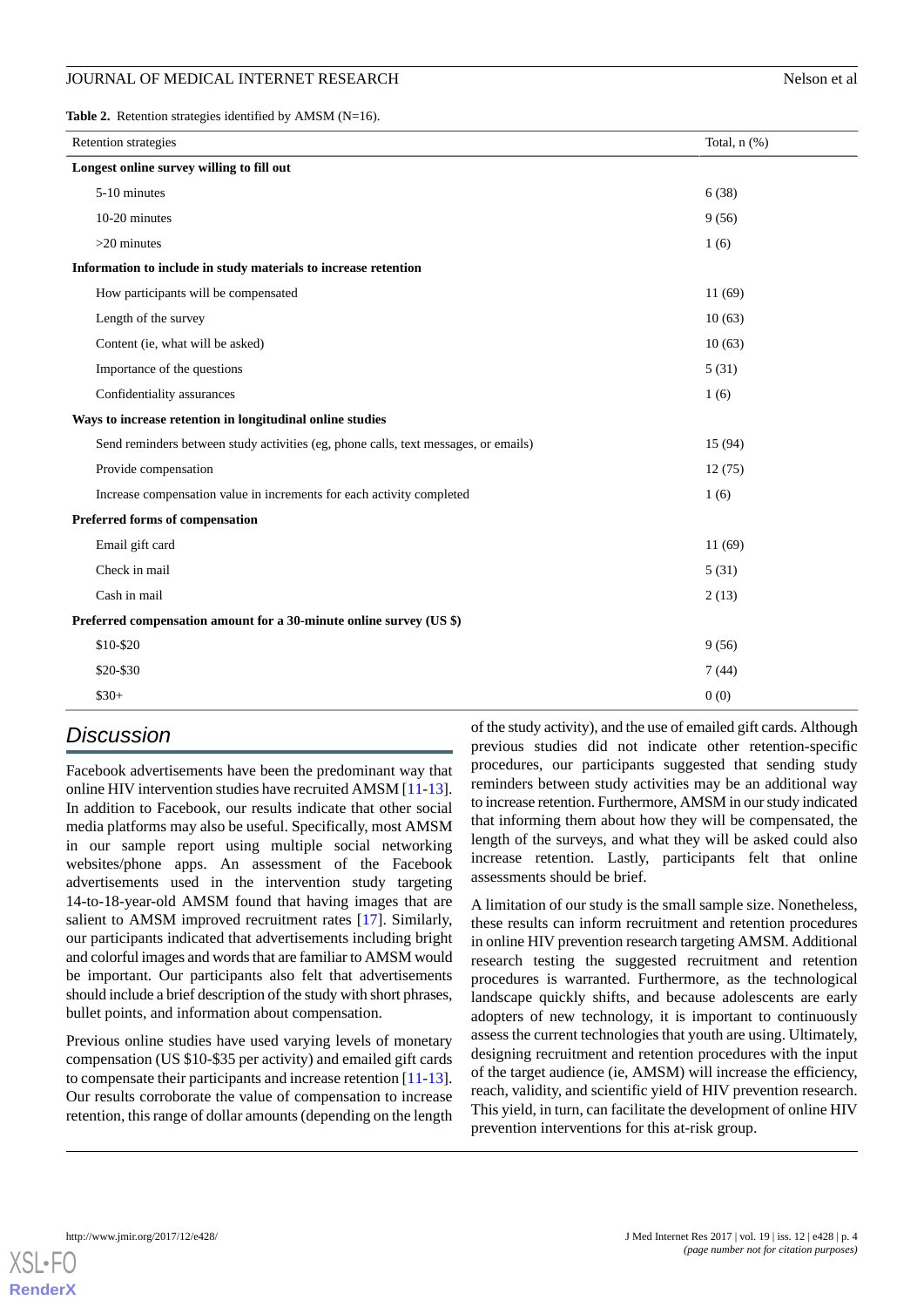## **Acknowledgments**

We thank the participants and interviewers (Melissa Getz, Melissa Guillen, Marissa Donahue, and Matthew Henninger) who worked on this project. KMN is supported by the National Institute of Mental Health (K23 MH 109346). The content of this publication is solely the responsibility of the authors and does not represent the official views of the National Institutes of Health.

### **Conflicts of Interest**

None declared.

### <span id="page-4-0"></span>**References**

- <span id="page-4-1"></span>1. Centers for Disease Control and Prevention. HIV Surveillance Report, 2016; vol 28. Atlanta, GA: Centers for Disease Control and Prevention; 2017 Nov. URL:<https://www.cdc.gov/hiv/library/reports/hiv-surveillance.html> [accessed 2017-12-12] [[WebCite Cache ID 6vesxBeAB\]](http://www.webcitation.org/

                                6vesxBeAB)
- <span id="page-4-2"></span>2. Everett BG, Schnarrs PW, Rosario M, Garofalo R, Mustanski B. Sexual orientation disparities in sexually transmitted infection risk behaviors and risk determinants among sexually active adolescent males: results from a school-based sample. Am J Public Health 2014 Jun;104(6):1107-1112 [[FREE Full text](http://europepmc.org/abstract/MED/24825214)] [doi: [10.2105/AJPH.2013.301759\]](http://dx.doi.org/10.2105/AJPH.2013.301759) [Medline: [24825214](http://www.ncbi.nlm.nih.gov/entrez/query.fcgi?cmd=Retrieve&db=PubMed&list_uids=24825214&dopt=Abstract)]
- <span id="page-4-3"></span>3. Mustanski BS, Newcomb ME, Du Bois SN, Garcia SC, Grov C. HIV in young men who have sex with men: a review of epidemiology, risk and protective factors, and interventions. J Sex Res 2011 Mar;48(2-3):218-253 [[FREE Full text](http://europepmc.org/abstract/MED/21409715)] [doi: [10.1080/00224499.2011.558645\]](http://dx.doi.org/10.1080/00224499.2011.558645) [Medline: [21409715\]](http://www.ncbi.nlm.nih.gov/entrez/query.fcgi?cmd=Retrieve&db=PubMed&list_uids=21409715&dopt=Abstract)
- <span id="page-4-4"></span>4. Mustanski B. Future directions in research on sexual minority adolescent mental, behavioral, and sexual health. J Clin Child Adolesc Psychol 2015;44(1):204-219 [\[FREE Full text\]](http://europepmc.org/abstract/MED/25575125) [doi: [10.1080/15374416.2014.982756](http://dx.doi.org/10.1080/15374416.2014.982756)] [Medline: [25575125](http://www.ncbi.nlm.nih.gov/entrez/query.fcgi?cmd=Retrieve&db=PubMed&list_uids=25575125&dopt=Abstract)]
- <span id="page-4-5"></span>5. Glick SN, Golden MR. Early male partnership patterns, social support, and sexual risk behavior among young men who have sex with men. AIDS Behav 2014 Aug;18(8):1466-1475 [[FREE Full text\]](http://europepmc.org/abstract/MED/24356869) [doi: [10.1007/s10461-013-0678-7](http://dx.doi.org/10.1007/s10461-013-0678-7)] [Medline: [24356869](http://www.ncbi.nlm.nih.gov/entrez/query.fcgi?cmd=Retrieve&db=PubMed&list_uids=24356869&dopt=Abstract)]
- <span id="page-4-6"></span>6. Friedman MS, Marshal MP, Stall R, Cheong J, Wright ER. Gay-related development, early abuse and adult health outcomes among gay males. AIDS Behav 2008 Nov;12(6):891-902 [\[FREE Full text\]](http://europepmc.org/abstract/MED/17990094) [doi: [10.1007/s10461-007-9319-3\]](http://dx.doi.org/10.1007/s10461-007-9319-3) [Medline: [17990094](http://www.ncbi.nlm.nih.gov/entrez/query.fcgi?cmd=Retrieve&db=PubMed&list_uids=17990094&dopt=Abstract)]
- <span id="page-4-7"></span>7. Lane TS, Armin J, Gordon JS. Online recruitment methods for web-based and mobile health studies: a review of the literature. J Med Internet Res 2015;17(7):e183 [\[FREE Full text\]](http://www.jmir.org/2015/7/e183/) [doi: [10.2196/jmir.4359\]](http://dx.doi.org/10.2196/jmir.4359) [Medline: [26202991\]](http://www.ncbi.nlm.nih.gov/entrez/query.fcgi?cmd=Retrieve&db=PubMed&list_uids=26202991&dopt=Abstract)
- <span id="page-4-8"></span>8. Allison S, Bauermeister JA, Bull S, Lightfoot M, Mustanski B, Shegog R, et al. The intersection of youth, technology, and new media with sexual health: moving the research agenda forward. J Adolesc Health 2012 Sep;51(3):207-212 [\[FREE Full](http://europepmc.org/abstract/MED/22921129) [text](http://europepmc.org/abstract/MED/22921129)] [doi: [10.1016/j.jadohealth.2012.06.012](http://dx.doi.org/10.1016/j.jadohealth.2012.06.012)] [Medline: [22921129](http://www.ncbi.nlm.nih.gov/entrez/query.fcgi?cmd=Retrieve&db=PubMed&list_uids=22921129&dopt=Abstract)]
- <span id="page-4-10"></span><span id="page-4-9"></span>9. Martinez O, Wu E, Shultz A, Capote J, López RJ, Sandfort T, et al. Still a hard-to-reach population? Using social media to recruit Latino gay couples for an HIV intervention adaptation study. J Med Internet Res 2014 Apr 24;16(4):e113 [\[FREE](http://www.jmir.org/2014/4/e113/) [Full text\]](http://www.jmir.org/2014/4/e113/) [doi: [10.2196/jmir.3311](http://dx.doi.org/10.2196/jmir.3311)] [Medline: [24763130\]](http://www.ncbi.nlm.nih.gov/entrez/query.fcgi?cmd=Retrieve&db=PubMed&list_uids=24763130&dopt=Abstract)
- <span id="page-4-11"></span>10. Bull SS, Phibbs S, Watson S, McFarlane M. What do young adults expect when they go online? Lessons for development of an STD/HIV and pregnancy prevention website. J Med Syst 2007 Apr;31(2):149-158. [Medline: [17489508\]](http://www.ncbi.nlm.nih.gov/entrez/query.fcgi?cmd=Retrieve&db=PubMed&list_uids=17489508&dopt=Abstract)
- <span id="page-4-12"></span>11. Bauermeister JA, Pingel ES, Jadwin-Cakmak L, Harper GW, Horvath K, Weiss G, et al. Acceptability and preliminary efficacy of a tailored online HIV/STI testing intervention for young men who have sex with men: the Get Connected! program. AIDS Behav 2015 Oct;19(10):1860-1874 [\[FREE Full text\]](http://europepmc.org/abstract/MED/25638038) [doi: [10.1007/s10461-015-1009-y\]](http://dx.doi.org/10.1007/s10461-015-1009-y) [Medline: [25638038\]](http://www.ncbi.nlm.nih.gov/entrez/query.fcgi?cmd=Retrieve&db=PubMed&list_uids=25638038&dopt=Abstract)
- <span id="page-4-13"></span>12. Mustanski B, Greene GJ, Ryan D, Whitton SW. Feasibility, acceptability, and initial efficacy of an online sexual health promotion program for LGBT youth: the Queer Sex Ed intervention. J Sex Res 2015;52(2):220-230. [doi: [10.1080/00224499.2013.867924\]](http://dx.doi.org/10.1080/00224499.2013.867924) [Medline: [24588408\]](http://www.ncbi.nlm.nih.gov/entrez/query.fcgi?cmd=Retrieve&db=PubMed&list_uids=24588408&dopt=Abstract)
- <span id="page-4-15"></span><span id="page-4-14"></span>13. Ybarra ML, Prescott TL, Phillips GL, Bull SS, Parsons JT, Mustanski B. Pilot RCT results of an mHealth HIV prevention program for sexual minority male adolescents. Pediatrics 2017 Jul;140(1):1-1. [doi: [10.1542/peds.2016-2999](http://dx.doi.org/10.1542/peds.2016-2999)] [Medline: [28659456](http://www.ncbi.nlm.nih.gov/entrez/query.fcgi?cmd=Retrieve&db=PubMed&list_uids=28659456&dopt=Abstract)]
- <span id="page-4-16"></span>14. Harris PA, Taylor R, Thielke R, Payne J, Gonzalez N, Conde JG. Research electronic data capture (REDCap)--a metadata-driven methodology and workflow process for providing translational research informatics support. J Biomed Inform 2009 Apr;42(2):377-381 [\[FREE Full text\]](http://linkinghub.elsevier.com/retrieve/pii/S1532-0464(08)00122-6) [doi: [10.1016/j.jbi.2008.08.010](http://dx.doi.org/10.1016/j.jbi.2008.08.010)] [Medline: [18929686](http://www.ncbi.nlm.nih.gov/entrez/query.fcgi?cmd=Retrieve&db=PubMed&list_uids=18929686&dopt=Abstract)]
- 15. Green J, Thorogood N. Qualitative Methods for Health Research, Third Edition. London: SAGE Publications Ltd; 2013.
- 16. Smith J, Firth J. Qualitative data analysis: the framework approach. Nurse Res 2011;18(2):52-62. [doi: [10.7748/nr2011.01.18.2.52.c8284](http://dx.doi.org/10.7748/nr2011.01.18.2.52.c8284)] [Medline: [21319484\]](http://www.ncbi.nlm.nih.gov/entrez/query.fcgi?cmd=Retrieve&db=PubMed&list_uids=21319484&dopt=Abstract)
- 17. Prescott TL, Phillips IG, DuBois LZ, Bull SS, Mustanski B, Ybarra ML. Reaching adolescent gay, bisexual, and queer men online: development and refinement of a national recruitment strategy. J Med Internet Res 2016;18(8):e200 [[FREE Full](http://www.jmir.org/2016/8/e200/) [text](http://www.jmir.org/2016/8/e200/)] [doi: [10.2196/jmir.5602](http://dx.doi.org/10.2196/jmir.5602)] [Medline: [27492781](http://www.ncbi.nlm.nih.gov/entrez/query.fcgi?cmd=Retrieve&db=PubMed&list_uids=27492781&dopt=Abstract)]

## **Abbreviations**

[XSL](http://www.w3.org/Style/XSL)•FO **[RenderX](http://www.renderx.com/)**

**AMSM:** adolescent males who are interested in sex with males